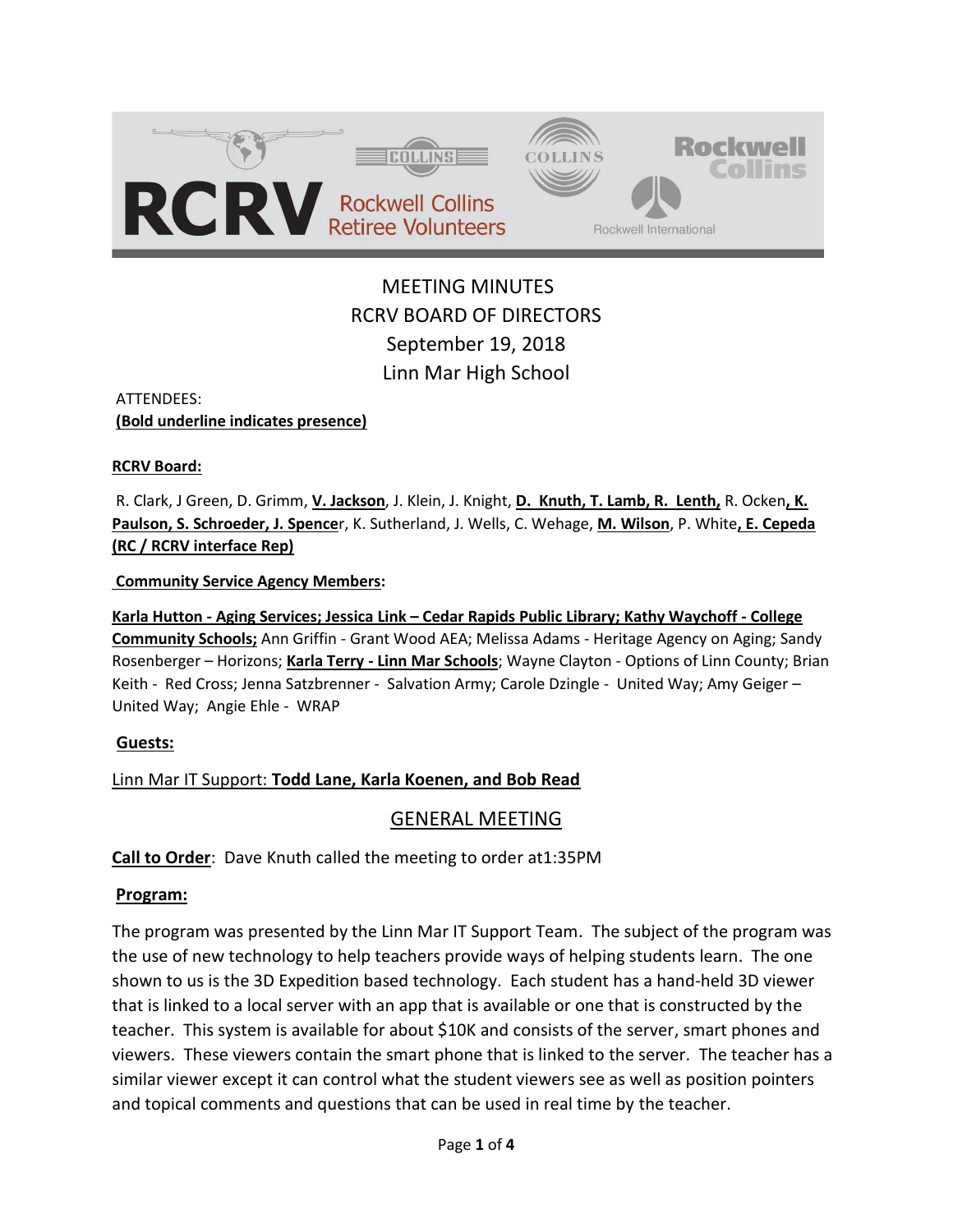The elementary students who have used this system are very excited by it as it has realistic displays and video. The Team indicated that the students learn better with this approach and they hope to expand this system as well as look at other types of systems to use. An advantage to this system is that it is all local so there is no chance of viruses or other similar problems happening.

## **BUSINESS MEETING**

## **Approval of Last Meeting Minutes**

Steve Schroeder moved and Vern Jackson seconded a motion to approve the June Minutes with one correction. Kathy Waychoff did not attend the meeting and the minutes will be changed to reflect this. Motion carried.

## **New Business:**

- Keith Sutherland has distributed a revised set of RCRV By-Laws for Board review to be voted upon later in the year. This revision was based on the UTC merger with RC and a way to get more partners active on the Board. After some discussion, the following action was suggested: The not for profits feel there needs to be a better clarification of their role and how they would be involved. Keith is asked to provide added clarification this area.
- A nomination committee was named. Joe Knight will be chair and Kayla Paulson, Kathy Waychoff and Steve Schroeder as members.

# **Partner Agency Reports:**

- College Community: Kathy Waychoff Construction continues at the school and the administrative offices are being moved. The America Reads program will be October  $26<sup>th</sup>$ .
- CR Library: Jessica Link Summer reading programs have been well received. The city is adding some library funds as there are people waiting to get in each morning and on weekends. This will allow more open hours. The Library will host the Iowa Library Conference in October.
- Linn Mar: Karla Terry The bond issue passed so two new schools will be built to accommodate the large increase in enrollment at Linn Mar. The American Reads program will be October 25<sup>th</sup>.
- Aging Services: Kayla Hutton Kayla will be the new aging services rep to RCRV. The agency will get a new building in the near term. It will be a Senior Center.
- 55+ Initiative: Kayla Paulson Kayla is looking for volunteers for a one-time food packaging program.

# **Rockwell Collins Report**

• Elizabeth Cepeda: The United Way Campaign is underway. The UTC and RC merger should take place shortly. The UTC year is on the calendar year vs the present FY. There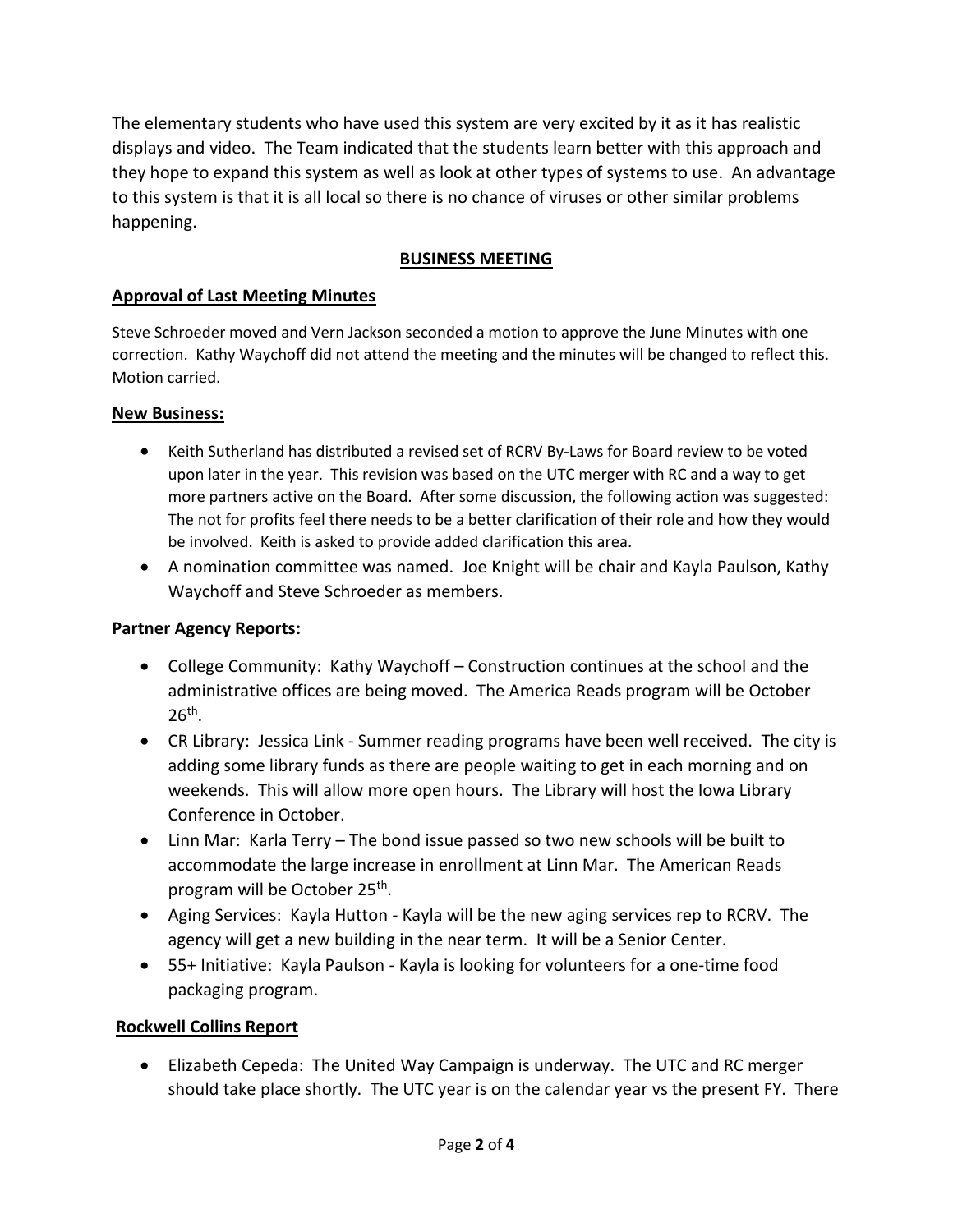will likely be two Divisions: Avionics and Mission Systems. As reported in the news, the new name will be Collins Aerospace.

#### **Committee Reports**

- Community Projects: Terry Lamb We continue to have Wednesday meeting and solve a number of problems. We still have a problem matching requests from partners to RCRV members.
- Membership Retention: Kayla Paulson

#### 55+ Initiative & United Way

We are doing some work in Boomer Engagement work at United Way that will help shape RCRV also and help us look as ways the revamp RCRV to appeal to boomers. If you are interested in either providing your opinions (focus groups, surveys, etc.), designing solutions, or helping implement the new ideas please contact Kayla.Paulson@uweci.org.

We are looking for some volunteers that would be interested in helping with United Way On-site Projects. As you are likely aware UW Campaign season is upon us which means campaign companies what to volunteer, give, and advocate to support UW's mission. For companies that can't go off-site to volunteer we offer on-site projects. Our Volunteer Engagement Team takes these ready-made projects (literacy kits, hygiene kits, food packaging, etc.) on-site. To maximize our efforts, we would love to be able to have a UW Volunteer Engagement Team Member and 3- 4 volunteers available to lead these events. To express interest and learn more contact Kayla Paulson at [Kayla.Paulson@uweci.org](mailto:Kayla.Paulson@uweci.org) or 319.398.5372 x837. This is an extremely flexible opportunity where you can sign up to support the individual events based on your availability.

#### RCRV Membership Recruiting/Retention Report

RCRV offers Onboarding and Orientations on an as needed basis. If you know a fellow retiree that is interested in joining, please have them contact Kayla Paulson at 319.398.5372 x 837 or KPaulson@uweci.org.

If you are interested in helping with RCRV recruitment or promoting RCRV among your social networks, please contact me at Kayla.Paulson@uweci.org.

Stats for August 2018 (Not current due to some volunteer time off

- 163 active volunteers
- 0 new volunteers
- 0 inactivated volunteer restarted
- 0 inactive volunteers terminated/inactivated
- 1 member has hour recorded
- $\bullet$  10.5 hours

#### Stats for YTD 2018

- 163 active volunteers
- 0 new volunteers
- 0 inactivated volunteer restarted
- 8 inactive volunteers terminated/inactivated
- 77 members have reported hours